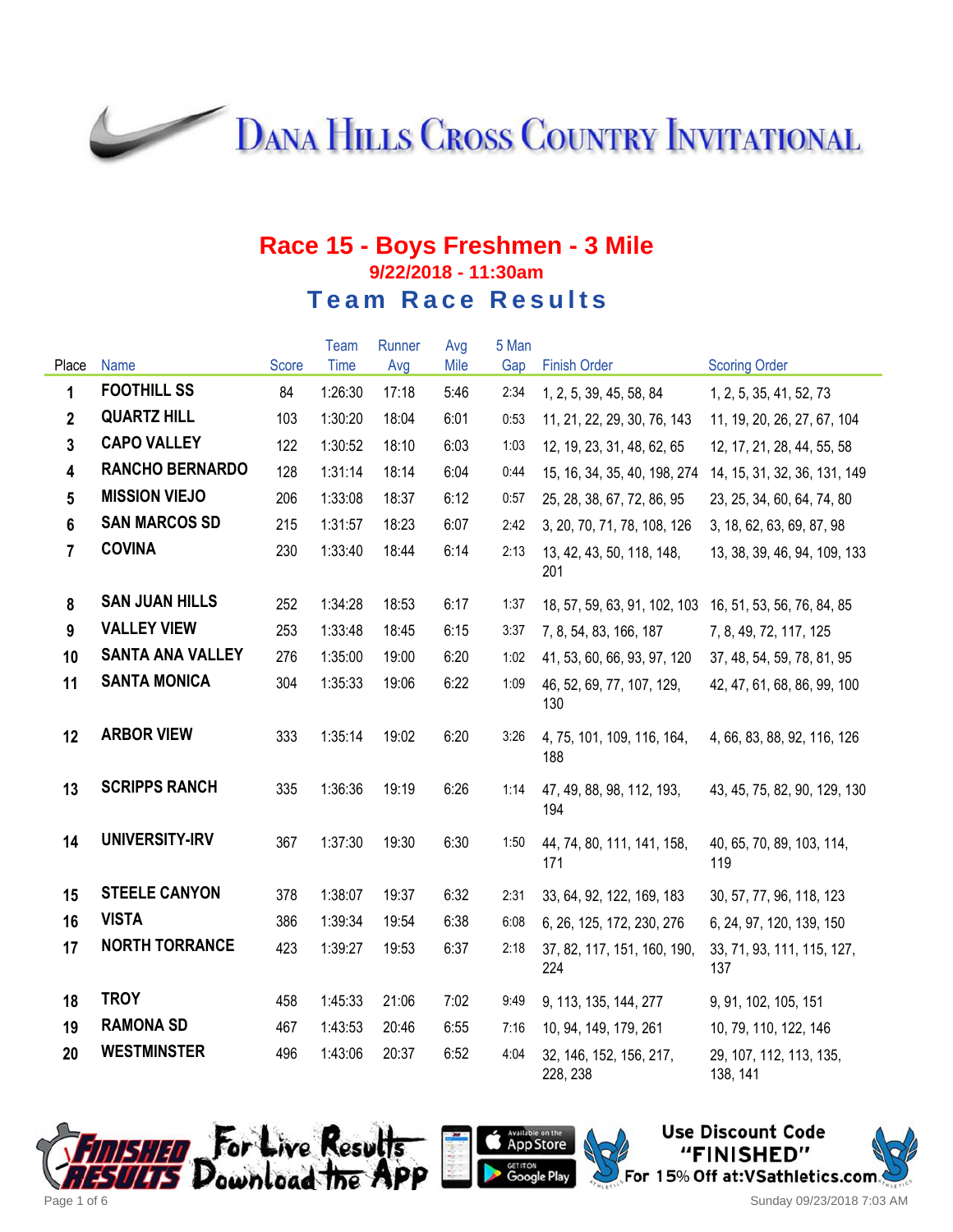|            |                                     |       | Team    | Runner | Avg  | 5 Man |                                      |                                      |
|------------|-------------------------------------|-------|---------|--------|------|-------|--------------------------------------|--------------------------------------|
| Place      | Name                                | Score | Time    | Avg    | Mile | Gap   | <b>Finish Order</b>                  | <b>Scoring Order</b>                 |
| 21         | <b>JURUPA HILLS</b>                 | 569   | 1:55:41 | 23:08  | 7:42 | 10:12 | 24, 147, 231, 265, 280               | 22, 108, 140, 147, 152               |
| 22         | <b>ESCONDIDO</b>                    | 583   | 1:48:53 | 21:46  | 7:15 | 4:50  | 56, 177, 215, 219, 242,<br>256, 273  | 50, 121, 134, 136, 142,<br>145, 148  |
| 23         | <b>MIRA MESA</b>                    | 591   | 1:45:38 | 21:07  | 7:02 | 1:30  | 134, 145, 186, 191, 199,<br>243, 246 | 101, 106, 124, 128, 132,<br>143, 144 |
| <b>DNP</b> | <b>RANCHO VERDE</b>                 |       | 1:20:30 | 20:07  | 6:42 |       | 55, 79, 81, 227                      | 4 Runners                            |
| <b>DNP</b> | <b>VILLA PARK</b>                   |       | 1:20:45 | 20:11  | 6:43 |       | 17, 87, 168, 208                     | 4 Runners                            |
| <b>DNP</b> | <b>SAN BERNARDINO</b>               |       | 1:22:37 | 20:39  | 6:53 |       | 133, 150, 155, 161                   | 4 Runners                            |
| <b>DNP</b> | <b>NEWPORT HARBOR</b>               |       | 1:25:43 | 21:25  | 7:08 |       | 36, 100, 214, 264                    | 4 Runners                            |
| <b>DNP</b> | <b>LAKEWOOD</b>                     |       | 1:29:14 | 22:18  | 7:26 |       | 27, 167, 213, 278                    | 4 Runners                            |
| <b>DNP</b> | <b>ORANGE VISTA</b>                 |       | 1:02:30 | 20:50  | 6:56 |       | 115, 176, 181                        | 3 Runners                            |
| <b>DNP</b> | <b>RANCHO BUENA</b><br><b>VISTA</b> |       | 1:10:39 | 23:33  | 7:51 |       | 182, 244, 267                        | 3 Runners                            |
| <b>DNP</b> | <b>MISSION HILLS</b>                |       | 56:32   | 18:50  | 6:16 |       | 14, 61, 105                          | 3 Runners                            |
| <b>DNP</b> | <b>PALO VERDE</b>                   |       | 57:43   | 19:14  | 6:24 |       | 51, 73, 110                          | 3 Runners                            |
| <b>DNP</b> | <b>ELSINORE</b>                     |       | 20:00   | 20:00  | 6:40 |       | 121                                  | 1 Runner                             |
| <b>DNP</b> | <b>ARTESIA</b>                      |       | 20:46   | 20:46  | 6:55 |       | 154                                  | 1 Runner                             |





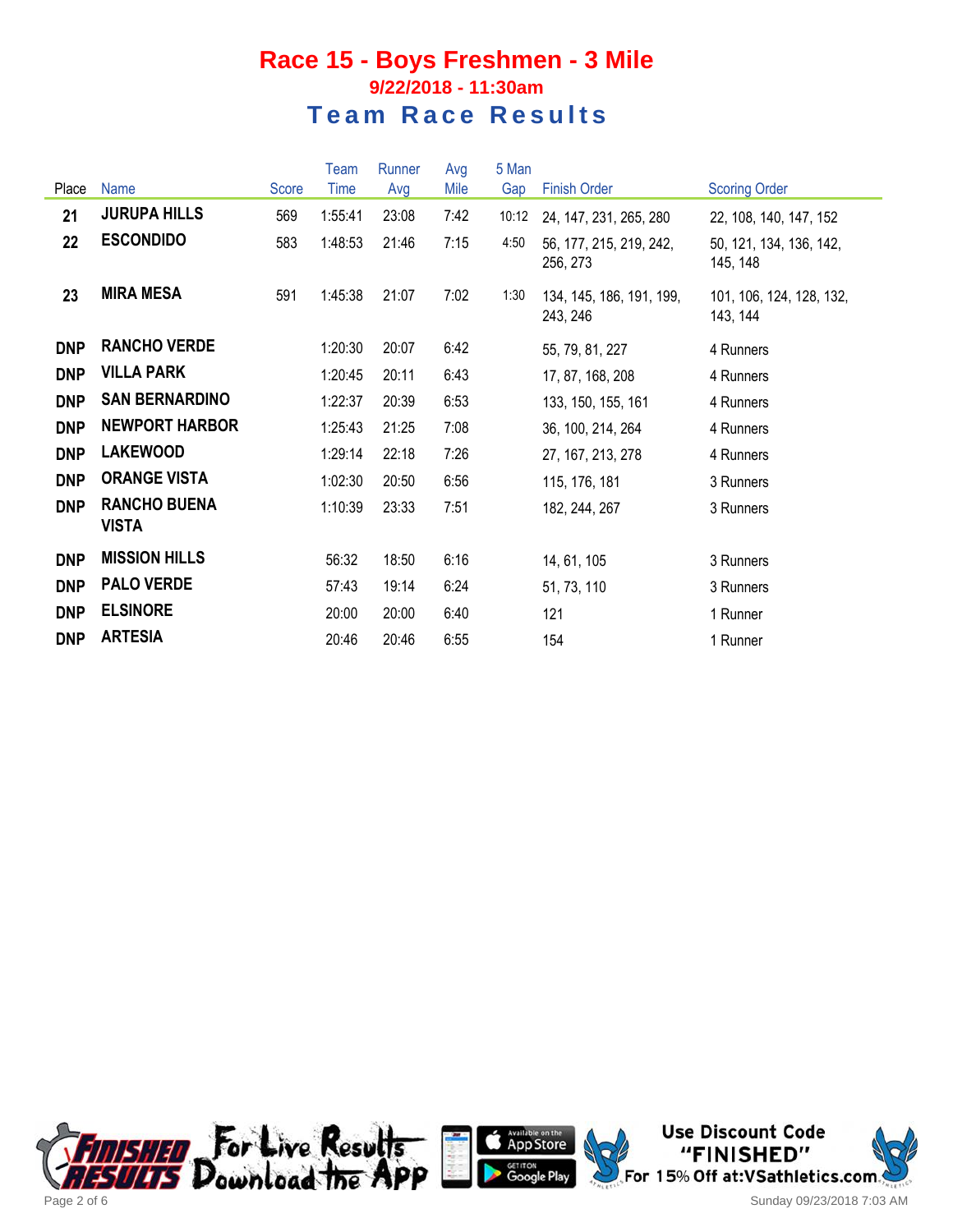|    | <b>Place Name</b>      |   | <b>Grade School</b>                  | Time    | Points |    | Place Name                                                              |   | <b>Grade School</b>                                                        | Time    | <b>Points</b> |
|----|------------------------|---|--------------------------------------|---------|--------|----|-------------------------------------------------------------------------|---|----------------------------------------------------------------------------|---------|---------------|
| 1  | Grant Sweningson       | 9 | Foothill SS                          | 16:04.0 | 1      | 39 | Ethan Waldron                                                           | 9 | Foothill SS                                                                | 18:31.8 | 35            |
| 2  | Nicholas Allred        | 9 | <b>Foothill SS</b>                   | 16:20.8 | 2      | 40 | Zach Sherman                                                            | 9 | Rancho Bernardo                                                            | 18:31.8 | 36            |
| 3  | Levi Taylor            | 9 | San Marcos SD                        | 16:30.3 | 3      | 41 | Salvador Estrada                                                        | 9 | Santa Ana Valley                                                           | 18:35.5 | 37            |
| 4  | Noah Espeleta          | 9 | <b>Arbor View</b>                    | 16:30.6 | 4      | 42 | Jonas Li                                                                | 9 | Covina                                                                     | 18:35.7 | 38            |
| 5  | <b>Taylor Bramel</b>   | 9 | Foothill SS                          | 16:56.3 | 5      | 43 | Christian Rodriguez                                                     | 9 | Covina                                                                     | 18:37.2 | 39            |
| 6  | Joshua Milnes          | 9 | Vista                                | 17:02.0 | 6      | 44 | Quinlan Tobin                                                           | 9 | University-Irv                                                             | 18:37.4 | 40            |
| 7  | Marc Encarnacion       | 9 | <b>Valley View</b>                   | 17:17.6 | 7      | 45 | Aiden Quinn                                                             | 9 | <b>Foothill SS</b>                                                         | 18:38.0 | 41            |
| 8  | Marcos Diaz            | 9 | <b>Valley View</b>                   | 17:19.9 | 8      | 46 | Jackson Gillespie                                                       | 9 | Santa Monica                                                               | 18:41.0 | 42            |
| 9  | Ernesto Rivera         | 9 | Troy                                 | 17:28.4 | 9      | 47 | Connor Ferguson                                                         | 9 | Scripps Ranch                                                              | 18:41.8 | 43            |
| 10 | Christopher Allen      | 9 | Ramona SD                            | 17:32.0 | 10     | 48 | <b>Andrew Spear</b>                                                     | 9 | Capo Valley                                                                | 18:42.1 | 44            |
| 11 | Kai Smithley           | 9 | Quartz Hill                          | 17:32.3 | 11     | 49 | <b>Charles Basinger</b>                                                 | 9 | Scripps Ranch                                                              | 18:43.4 | 45            |
| 12 | James Bird             | 9 | Capo Valley                          | 17:38.3 | 12     | 50 | <b>Ethan Franklin</b>                                                   | 9 | Covina                                                                     | 18:43.7 | 46            |
| 13 | Vincent Armenta        | 9 | Covina                               | 17:45.1 | 13     | 51 | Colin Smith                                                             | 9 | Palo Verde                                                                 | 18:43.9 |               |
| 14 | Andrew Mendez          | 9 | <b>Mission Hills</b>                 | 17:45.1 |        | 52 | Rio Wagabaza                                                            | 9 | Santa Monica                                                               | 18:45.9 | 47            |
| 15 | Cody Balazs            | 9 | Rancho Bernardo                      | 17:46.9 | 14     | 53 | Emmanuel Chamu                                                          | 9 | Santa Ana Valley                                                           | 18:46.2 | 48            |
| 16 | Vaughn Lacour          | 9 | Rancho Bernardo                      | 17:58.8 | 15     | 54 | Pablo Nunez                                                             | 9 | <b>Valley View</b>                                                         | 18:46.7 | 49            |
| 17 | Ben Schilpp            | 9 | Villa Park                           | 17:59.3 |        | 55 | Ivan Hinojosa                                                           | 9 | Rancho Verde                                                               | 18:47.2 |               |
| 18 | Rylan Macy             | 9 | San Juan Hills                       | 18:00.0 | 16     | 56 | <b>Aguilar Daniel</b>                                                   | 9 | Escondido                                                                  | 18:50.5 | 50            |
| 19 | Ivan Morataya          | 9 | Capo Valley                          | 18:01.0 | 17     | 57 | Sebastian Miletich                                                      | 9 | San Juan Hills                                                             | 18:53.1 | 51            |
| 20 | Aaron Espinoza         | 9 | San Marcos SD                        | 18:01.2 | 18     | 58 | Andrew Bush                                                             | 9 | Foothill SS                                                                | 18:54.5 | 52            |
| 21 | Colin Culver           | 9 | Quartz Hill                          | 18:01.8 | 19     | 59 | Cooper Cunningham                                                       | 9 | San Juan Hills                                                             | 18:58.0 | 53            |
| 22 | Gabriel Madison        | 9 | Quartz Hill                          | 18:01.8 | 20     | 60 | Daniel Lopez                                                            | 9 | Santa Ana Valley                                                           | 18:58.2 | 54            |
| 23 | Jahir Rosario Atanacio | 9 | Capo Valley                          | 18:05.0 | 21     | 61 | Eric Cupples                                                            | 9 | <b>Mission Hills</b>                                                       | 18:58.3 |               |
| 24 | Alejandro Del la Torre | 9 | Jurupa Hills                         | 18:07.1 | 22     | 62 | Umer Warsi                                                              | 9 | Capo Valley                                                                | 18:58.4 | 55            |
| 25 | Colin FROST            | 9 | Mission Viejo                        | 18:10.7 | 23     | 63 | Dylan Vargas                                                            | 9 | San Juan Hills                                                             | 18:59.5 | 56            |
| 26 | Jagi Cruz              | 9 | Vista                                | 18:11.2 | 24     | 64 | Sergio Gaytan                                                           | 9 | Steele Canyon                                                              | 18:59.8 | 57            |
| 27 | Alex Olivia            | 9 | Lakewood                             | 18:12.9 |        | 65 | Jason Liu                                                               | 9 | Capo Valley                                                                | 19:00.3 | 58            |
| 28 | <b>Blake TUSKO</b>     | 9 | Mission Viejo                        | 18:15.5 | 25     | 66 | Gregorio Paz                                                            | 9 | Santa Ana Valley                                                           | 19:02.1 | 59            |
| 29 | <b>Emmett Long</b>     | 9 | Quartz Hill                          | 18:18.5 | 26     | 67 | Andrew KIERNAN                                                          | 9 | Mission Viejo                                                              | 19:02.7 | 60            |
| 30 | Edgar Hebmann          | 9 | Quartz Hill                          | 18:25.8 | 27     | 68 | Luke Corsinita                                                          | 9 | Capo Valley                                                                | 19:03.7 |               |
| 31 | Diego Vergara          | 9 | Capo Valley                          | 18:26.5 | 28     | 69 | Ty Kushi                                                                | 9 | Santa Monica                                                               | 19:05.2 | 61            |
| 32 | Khoa Le                | 9 | Westminster                          | 18:27.4 | 29     | 70 | <b>Brett Odom</b>                                                       | 9 | San Marcos SD                                                              | 19:06.1 | 62            |
| 33 | Logan Hall             | 9 | Steele Canyon                        | 18:28.0 | 30     | 71 | Noah Wood                                                               | 9 | San Marcos SD                                                              | 19:07.0 | 63            |
| 34 | Herman Malik           | 9 | Rancho Bernardo                      | 18:28.2 | 31     | 72 | Richard CAVALIERO                                                       | 9 | Mission Viejo                                                              | 19:08.2 | 64            |
| 35 | Max Anger              | 9 | Rancho Bernardo                      | 18:29.2 | 32     | 73 | Harper Redd                                                             | 9 | Palo Verde                                                                 | 19:08.3 |               |
| 36 | Jaime Herrera          | 9 | Newport Harbor                       | 18:30.3 |        | 74 | Jet Charter                                                             | 9 | University-Irv                                                             | 19:09.3 | 65            |
| 37 | Jerecho Kato           | 9 | North Torrance                       | 18:31.2 | 33     | 75 | Kalan Leavitt                                                           | 9 | Arbor View                                                                 | 19:10.0 | 66            |
| 38 | Zackary LENTZ          | 9 | Mission Viejo                        | 18:31.6 | 34     | 76 | Noah Tumbaga                                                            | 9 | Quartz Hill                                                                | 19:10.2 | 67            |
|    |                        |   | For Live Results<br>Download the APP |         |        |    | Available on the<br><b>App Store</b><br>GET IT ON<br><b>Google Play</b> |   | <b>Use Discount Code</b><br>"FINISHED"<br>For 15% Off at: VSathletics.com. |         |               |





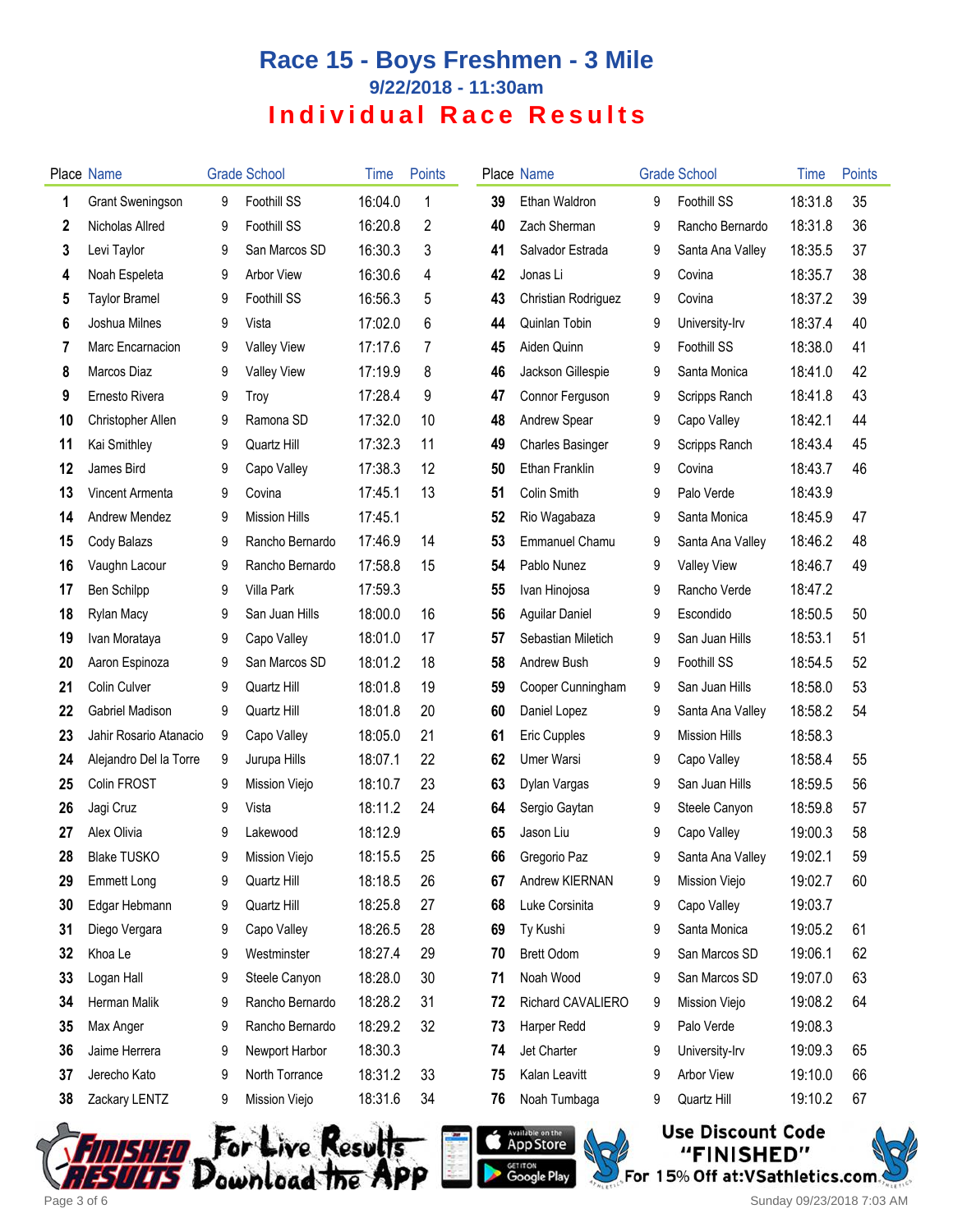|     | Place Name              |     | <b>Grade School</b>  | Time    | <b>Points</b> |     | Place Name                   |   | <b>Grade School</b> | Time    | Points |
|-----|-------------------------|-----|----------------------|---------|---------------|-----|------------------------------|---|---------------------|---------|--------|
| 77  | Gustavo Madero Carrile  | - 9 | Santa Monica         | 19:10.6 | 68            | 115 | Cristian Huizar              | 9 | Orange Vista        | 19:56.7 |        |
| 78  | Nathaniel Hong          | 9   | San Marcos SD        | 19:12.8 | 69            | 116 | Thomas Jones                 | 9 | <b>Arbor View</b>   | 19:56.9 | 92     |
| 79  | Joshua Rojas            | 9   | Rancho Verde         | 19:17.2 |               | 117 | Josh Carrillo                | 9 | North Torrance      | 19:58.2 | 93     |
| 80  | Shuma Jensen            | 9   | University-Irv       | 19:21.7 | 70            | 118 | Jason Ngo                    | 9 | Covina              | 19:58.3 | 94     |
| 81  | Daniel Jeronimo         | 9   | Rancho Verde         | 19:22.8 |               | 119 | <b>Harrison Gonzales</b>     | 8 | San Juan Hills      | 19:58.8 |        |
| 82  | Seth Potter             | 9   | North Torrance       | 19:25.3 | 71            | 120 | Daniel Gutierrez             | 9 | Santa Ana Valley    | 19:59.4 | 95     |
| 83  | Christopher Valdivia    | 9   | <b>Valley View</b>   | 19:29.4 | 72            | 121 | Jake Grant                   | 9 | Elsinore            | 20:00.4 |        |
| 84  | Daniel Steinberg        | 9   | Foothill SS          | 19:30.0 | 73            | 122 | <b>Ernest Alexander</b>      | 9 | Steele Canyon       | 20:01.6 | 96     |
| 85  | Nicholas Fink           | 9   | Capo Valley          | 19:31.8 |               | 123 | <b>Drew Parker</b>           | 9 | Foothill SS         | 20:03.0 |        |
| 86  | <b>Justin WEISS</b>     | 9   | Mission Viejo        | 19:33.2 | 74            | 124 | Jonah Schmitzer              | 9 | San Juan Hills      | 20:04.7 |        |
| 87  | Ryan Wartenberg         | 9   | Villa Park           | 19:34.4 |               | 125 | Alan Hernandez               | 9 | Vista               | 20:05.1 | 97     |
| 88  | Samuel Stevens          | 9   | Scripps Ranch        | 19:35.0 | 75            | 126 | Lucas Chen                   | 9 | San Marcos SD       | 20:06.8 | 98     |
| 89  | Caden Upson             | 9   | Capo Valley          | 19:35.7 |               | 127 | Hayden Parker                | 9 | San Juan Hills      | 20:10.2 |        |
| 90  | Max Ichinose            | 9   | Capo Valley          | 19:36.9 |               | 128 | Luis Acevedo                 | 9 | Foothill SS         | 20:10.4 |        |
| 91  | Michael Kelly           | 9   | San Juan Hills       | 19:37.8 | 76            | 129 | Matteo Voth                  | 9 | Santa Monica        | 20:12.9 | 99     |
| 92  | Sean Walsh              | 9   | Steele Canyon        | 19:38.0 | 77            | 130 | Hugo Reznick                 | 9 | Santa Monica        | 20:13.3 | 100    |
| 93  | Miguel Nava             | 9   | Santa Ana Valley     | 19:38.4 | 78            | 131 | Rodolfo Morelos              | 9 | Santa Ana Valley    | 20:14.5 |        |
| 94  | <b>Brycen Brown</b>     | 9   | Ramona SD            | 19:39.1 | 79            | 132 | Landon Garcia                | 9 | Santa Monica        | 20:18.1 |        |
| 95  | Anthony TERUSA          | 9   | Mission Viejo        | 19:39.8 | 80            | 133 | Riquelme Guevara             | 9 | San Bernardino      | 20:18.3 |        |
| 96  | Jahan Mohazab-Hossei    | 9   | Capo Valley          | 19:40.0 |               | 134 | Anthony Haynes               | 9 | Mira Mesa           | 20:18.4 | 101    |
| 97  | Juan Pablo Perez        | 9   | Santa Ana Valley     | 19:40.4 | 81            | 135 | Justin Hernandez             | 9 | Troy                | 20:19.1 | 102    |
| 98  | Jake Frabal             | 9   | Scripps Ranch        | 19:40.5 | 82            | 136 | Kethan Raman                 | 9 | Santa Monica        | 20:21.7 |        |
| 99  | James PHOMMACHAN        | 9   | Mission Viejo        | 19:41.6 |               | 137 | Daniel Fernandez             | 9 | San Juan Hills      | 20:22.3 |        |
| 100 | Luke Grunburg           | 9   | Newport Harbor       | 19:41.7 |               | 138 | <b>Brennan O'Neill</b>       | 9 | Foothill SS         | 20:22.3 |        |
| 101 | Maxwell McDonald        | 9   | Arbor View           | 19:45.1 | 83            | 139 | Keegan Fleigner              | 9 | Santa Monica        | 20:24.0 |        |
| 102 | Alfred Lopez            | 9   | San Juan Hills       | 19:45.9 | 84            | 140 | <b>Mason Gaines</b>          | 9 | San Marcos SD       | 20:24.4 |        |
| 103 | <b>Adam Elshiwick</b>   | 9   | San Juan Hills       | 19:48.5 | 85            | 141 | Christian Johnson            | 9 | University-Irv      | 20:27.6 | 103    |
| 104 | Evan BURLINGAME         | 9   | Mission Viejo        | 19:48.6 |               |     | <b>142</b> Alexandre BRANDOM | 9 | Mission Viejo       | 20:30.6 |        |
| 105 | Josiah Fraim            | 9   | <b>Mission Hills</b> | 19:49.2 |               | 143 | Nathaniel Seebacher          | 9 | Quartz Hill         | 20:30.9 | 104    |
| 106 | <b>Gunnar FRECHETTE</b> | 9   | Mission Viejo        | 19:49.3 |               | 144 | Nathaniel Hernandez          | 9 | Troy                | 20:31.3 | 105    |
| 107 | Estevan Rodriguez       | 9   | Santa Monica         | 19:50.4 | 86            | 145 | Alek Haimovitch              | 9 | Mira Mesa           | 20:31.5 | 106    |
| 108 | <b>Emmanuel Diaz</b>    | 9   | San Marcos SD        | 19:50.7 | 87            | 146 | Adrian Vo                    | 9 | Westminster         | 20:34.1 | 107    |
| 109 | Brody Brosnahan         | 9   | Arbor View           | 19:51.5 | 88            | 147 | Brandon Lua-Gudino           | 9 | Jurupa Hills        | 20:36.9 | 108    |
| 110 | Cole Yakonich           | 9   | Palo Verde           | 19:51.6 |               | 148 | Tamara Zamoranos             | 9 | Covina              | 20:37.6 | 109    |
| 111 | Ethan Lai               | 9   | University-Irv       | 19:54.5 | 89            | 149 | <b>Tyler Erautt</b>          | 9 | Ramona SD           | 20:38.4 | 110    |
| 112 | Noah White              | 9   | Scripps Ranch        | 19:56.2 | 90            | 150 | <b>Miguel Morales</b>        | 9 | San Bernardino      | 20:42.1 |        |
| 113 | Jorge Manriquez II      | 9   | Troy                 | 19:56.3 | 91            | 151 | Dylan Suzuki                 | 9 | North Torrance      | 20:43.6 | 111    |
| 114 | Jacob Donello           | 9   | San Juan Hills       | 19:56.5 |               | 152 | DaeHoon Chung                | 9 | Westminster         | 20:44.7 | 112    |
|     |                         |     |                      |         |               |     |                              |   |                     |         |        |







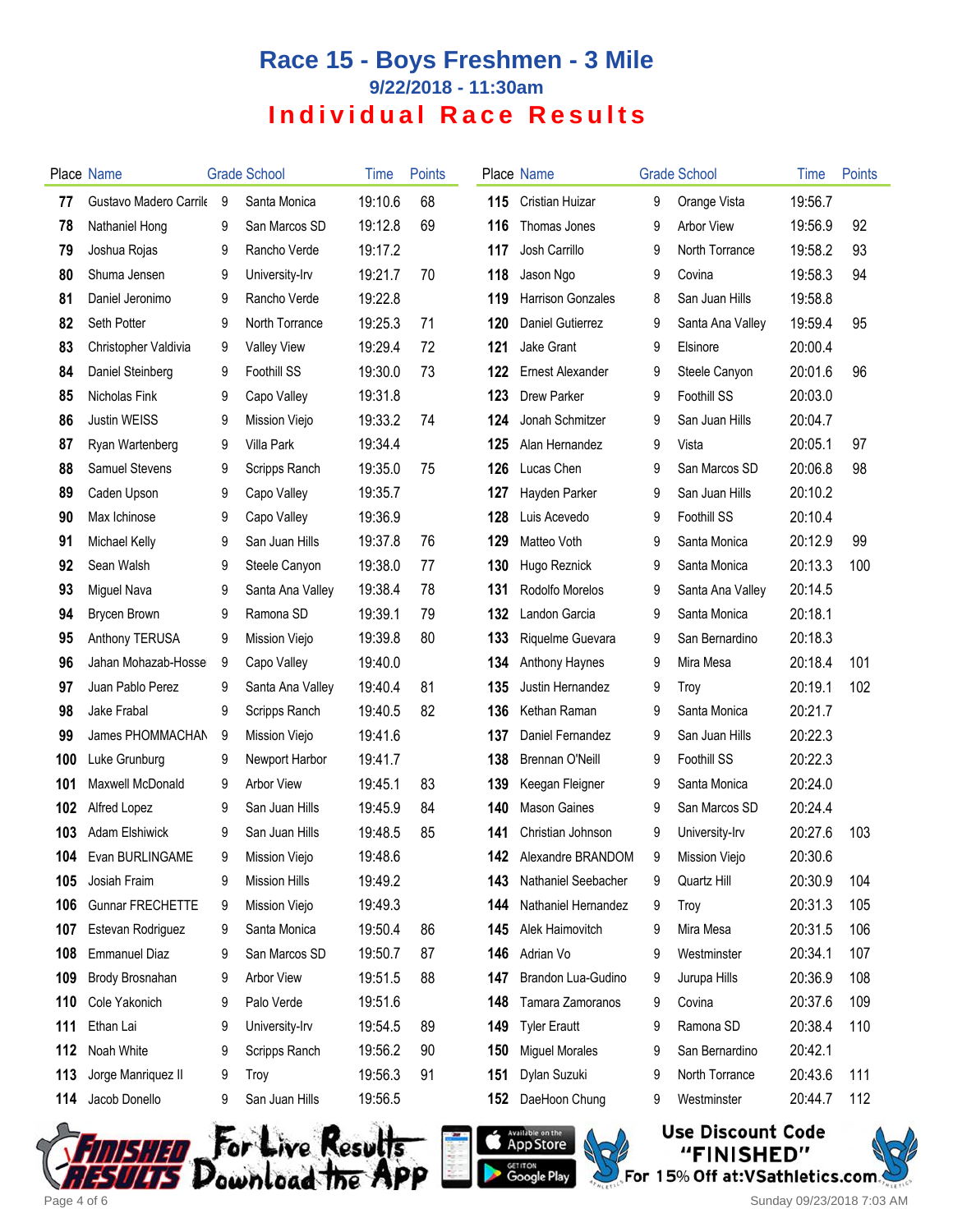|     | Place Name             |    | <b>Grade School</b>        | Time    | <b>Points</b> |     | Place Name              |   | <b>Grade School</b> | Time    | Points |
|-----|------------------------|----|----------------------------|---------|---------------|-----|-------------------------|---|---------------------|---------|--------|
| 153 | PRESTON BOWTHOR        | 9  | San Juan Hills             | 20:45.8 |               | 191 | Tai Vang                | 9 | Mira Mesa           | 21:33.4 | 128    |
| 154 | Fernando Gonzalez      | 9  | Artesia                    | 20:46.0 |               | 192 | Vaughn Schaaf           | 9 | Capo Valley         | 21:33.4 |        |
| 155 | Yahir Rodrigues        | 9  | San Bernardino             | 20:47.5 |               | 193 | Alex Griggs             | 9 | Scripps Ranch       | 21:33.9 | 129    |
| 156 | Francisco Zavala       | 9  | Westminster                | 20:48.4 | 113           | 194 | Fernando Carrillo       | 9 | Scripps Ranch       | 21:35.1 | 130    |
| 157 | <b>Cole BURKE</b>      | 9  | Mission Viejo              | 20:49.0 |               | 195 | John Mitchell           | 9 | University-Irv      | 21:38.2 |        |
| 158 | Raymond Lin            | 9  | University-Irv             | 20:49.2 | 114           | 196 | Nolan Lew               | 9 | University-Irv      | 21:42.0 |        |
| 159 | Collin Poladian        | 9  | San Juan Hills             | 20:49.2 |               | 197 | Dylan Schwarzer         | 9 | <b>Foothill SS</b>  | 21:44.4 |        |
| 160 | Jose Martinez          | 9  | North Torrance             | 20:49.6 | 115           | 198 | <b>Christian Flores</b> | 9 | Rancho Bernardo     | 21:48.0 | 131    |
| 161 | <b>Miguel Perez</b>    | 9  | San Bernardino             | 20:49.8 |               | 199 | Omer Lazaro             | 9 | Mira Mesa           | 21:49.0 | 132    |
| 162 | Joe OBERHOLZER         | 9  | Mission Viejo              | 20:50.2 |               | 200 | Marcus Mulligan         | 9 | Santa Monica        | 21:49.3 |        |
| 163 | Luis Millan            | 9  | San Juan Hills             | 20:52.4 |               | 201 | Ryan Machuca            | 9 | Covina              | 21:50.0 | 133    |
| 164 | Alex Landolfi          | 9  | Arbor View                 | 20:52.6 | 116           | 202 | Soshiro Kokobo          | 9 | University-Irv      | 21:52.2 |        |
| 165 | Param Sharma           | 9  | Foothill SS                | 20:53.8 |               | 203 | Enzo Palmis             | 9 | Capo Valley         | 21:56.2 |        |
| 166 | Andrew Nunez           | 9  | <b>Valley View</b>         | 20:54.7 | 117           | 204 | Ryan Freitas            | 9 | Scripps Ranch       | 22:02.8 |        |
| 167 | Sean Goltra            | 9  | Lakewood                   | 20:56.5 |               | 205 | Niam Mistry             | 9 | Santa Monica        | 22:05.7 |        |
| 168 | <b>Brandon Stokes</b>  | 9  | Villa Park                 | 20:57.1 |               | 206 | Nathaniel Tran          | 9 | University-Irv      | 22:08.6 |        |
| 169 | Max McCubbin           | 9  | Steele Canyon              | 20:59.9 | 118           | 207 | Nicholas Castro         | 9 | Covina              | 22:14.3 |        |
| 170 | Kai Sloan              | 9  | Santa Monica               | 21:04.8 |               | 208 | Jack Tighe              | 9 | Villa Park          | 22:14.4 |        |
| 171 | David Cerny            | 9  | University-Irv             | 21:05.6 | 119           | 209 | Adrian Garcia           | 9 | Covina              | 22:15.9 |        |
| 172 | Eden Buentello         | 9  | Vista                      | 21:05.7 | 120           | 210 | Jake Mancilla           | 9 | Scripps Ranch       | 22:16.8 |        |
| 173 | <b>Martin Ervin</b>    | 9  | Santa Monica               | 21:08.0 |               | 211 | Christopher Tran        | 9 | University-Irv      | 22:19.1 |        |
| 174 | Christopher Sanchez    | 9  | San Juan Hills             | 21:08.7 |               | 212 | Sanay Saboo             | 9 | University-Irv      | 22:20.1 |        |
| 175 | Kayden Lawrence        | 9  | Capo Valley                | 21:10.0 |               | 213 | Jason Lim               | 9 | Lakewood            | 22:28.9 |        |
| 176 | <b>Emmanuel Franco</b> | 9  | Orange Vista               | 21:13.4 |               | 214 | Guillermo Barrios       | 9 | Newport Harbor      | 22:29.8 |        |
| 177 | Dylan Foote            | 9  | Escondido                  | 21:15.5 | 121           | 215 | Jesahias Zarza          | 9 | Escondido           | 22:30.1 | 134    |
| 178 | Ryan Ikeda             | 9  | Capo Valley                | 21:15.6 |               | 216 | Samuel RAINES           | 9 | Mission Viejo       | 22:30.3 |        |
| 179 | Owen Gonzalez          | 9  | Ramona SD                  | 21:16.0 | 122           | 217 | Jose Martinez           | 9 | Westminster         | 22:32.2 | 135    |
|     | 180 Andrew Maciborski  | Q  | San Juan Hills             | 21:18.8 |               | 218 | Kanoa Holden            | 9 | Capo Valley         | 22:36.4 |        |
| 181 | Sebastian Reyes        | 9  | Orange Vista               | 21:20.7 |               | 219 | Damien Bonds            | 9 | Escondido           | 22:37.0 | 136    |
| 182 | Jacob Bell             | 9  | Rancho Buena Vista 21:22.2 |         |               | 220 | Jacob Cervantes         | 9 | Covina              | 22:39.6 |        |
| 183 | Jacob Binsfield        | 9  | Steele Canyon              | 21:22.5 | 123           | 221 | Jake Tokatlian          | 9 | Capo Valley         | 22:42.2 |        |
| 184 | Shane Darsow           | 9  | Capo Valley                | 21:23.8 |               | 222 | Anthony Haro            | 9 | Covina              | 22:43.3 |        |
| 185 | Nathaniel Katz         | 9  | San Juan Hills             | 21:24.3 |               | 223 | Nicholas Miran          | 9 | Capo Valley         | 22:46.0 |        |
| 186 | Peter Nguyen           | 9  | Mira Mesa                  | 21:26.5 | 124           | 224 | Riku Okubo              | 9 | North Torrance      | 22:52.6 | 137    |
| 187 | <b>Tanner Brinsky</b>  | 10 | <b>Valley View</b>         | 21:27.8 | 125           | 225 | Parker Coberly          | 9 | Scripps Ranch       | 22:56.2 |        |
| 188 | Stephen Crelia         | 9  | Arbor View                 | 21:30.4 | 126           | 226 | Jackson Soberinsky      | 9 | <b>Arbor View</b>   | 22:56.7 |        |
| 189 | Kody Alarcon           | 9  | University-Irv             | 21:31.6 |               | 227 | Damond Contreras        | 9 | Rancho Verde        | 23:02.8 |        |
| 190 | Derrick Nghe           | 9  | North Torrance             | 21:32.3 | 127           | 228 | Angel Avalos            | 9 | Westminster         | 23:06.7 | 138    |
|     |                        |    |                            |         |               |     |                         |   |                     |         |        |